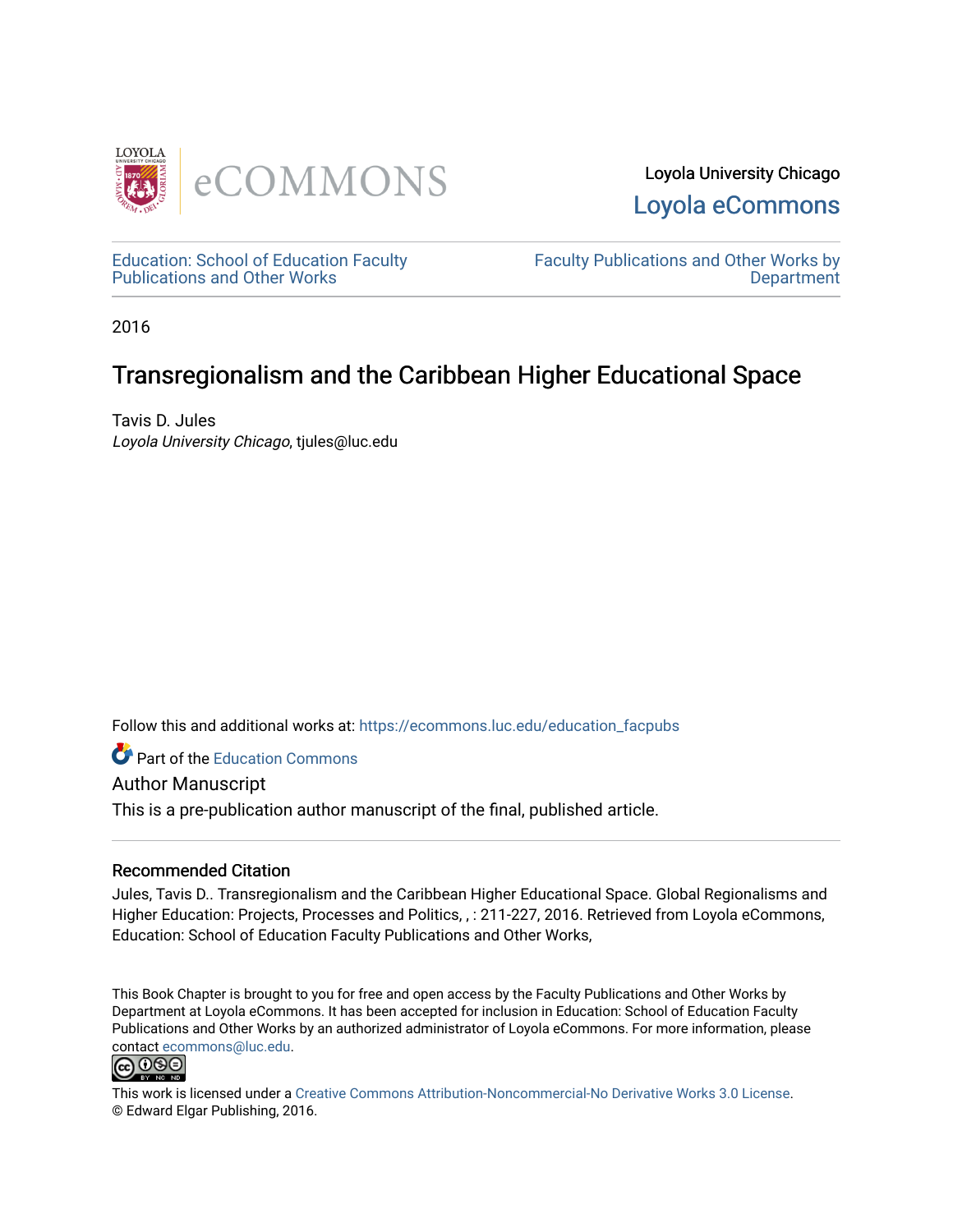Transregionalism and the Caribbean higher educational space

#### **Tavis D. Jules**

#### **INTRODUCTION**

This chapter sets out to survey the origins and consequences of the shift of a regional governance mechanism from an 'immature' to a 'mature' form of regionalism, and reflect on its influence on the coordination of activities of higher education across the Caribbean Community (CARICOM)<sup>1</sup> leading to what can be referred to as 'transregionalism'<sup>2</sup>. The central argument in this chapter is that: (I) the absence of supra-nationality within CARICOM's governance structure led to what is referred to as a form of 'immature regionalism', where decisions made at the regional level were not necessarily implemented at the member state level; and that (2) what is referred to as 'mature regionalism' has emerged as a governance mechanism aimed at ensuring that regional decisions are implemented at the national level. In essence, the criterion of the 'maturity' of the regionalism is the degree to which policy decisions agreed upon at by Heads of Government, the highest decision making body, or by other institutions of CARICOM will be operationalized into the domestic laws of member states across the region.

As a result, rather than such collective decisions having to be approved separately by all members, they will 'have the force of law throughout the region'. It seems clear that the model for 'mature' regionalism is the EU, where Community rules cannot be overturned or ignored at the member state level. As the Lewis Report, 'Managing Mature Regionalism', put it:

Consistent with proposals to improve the effectiveness of Caribbean integration institutions based on relevant EU [European Union] experiences, it is proposed that the system of Community Law already recognised in the provisions of the Revised Treaty of Chaguaramas, should be amplified to cater for the continuous creation of Community Law through the organs and institutions of the Caribbean Community. This should be achieved through the instrumentality of collaboration between the Conference of the Heads of Government and Ministerial Councils (including the Legal Affairs Committee) on the one hand and the Commission on the other. (Lewis, 2006: 6)

Following from this, in this chapter I argue that the Caribbean higher educational space (CHES) can be seen as a form of transregionalism, which will be taken as representing a particular way of conceptualizing the different forms of coordination of regional governance mechanisms or its 'metagovernance' (Jessop, 2000, 2004). Here I make a distinction between governance mechanisms, the coordinating of complex organizations, and system and governance activities - that is the funding, provision, ownership and regulation of education (Dale, 2005). In this context, transregionalism represents the shared 'space between and across regions in which its constituent parts (individuals, communities and organizations) operate *[sic]'* (Dent, 2003: 224). Metagovernance is seen, not as mode of governance, but rather a way of explicating the forming of self-organization that is reshaping the framework within which collaboration and social learning are developed and coordinated (Jessop, 2004).

In the Caribbean context, metagovernance is a functional concept to explain the 'coordination of relations of complex interdependence' (Jessop, 2004: 62) within shared spaces between and across the Caribbean region. Metagovernance is particularly applicable to CARICOM since it respects the principles of sovereignty (which speaks to its intergovernmentalist nature) and 'collibration' (which includes modes of cooperation and is a feature of its neofunctionalism character), both of which are core defining features of the conceptual pillars of Caribbean integration. In other words, the focus here is on the modes of coordination of independent activities across different territorial scales (above and below the national level) and the functional domains of governance.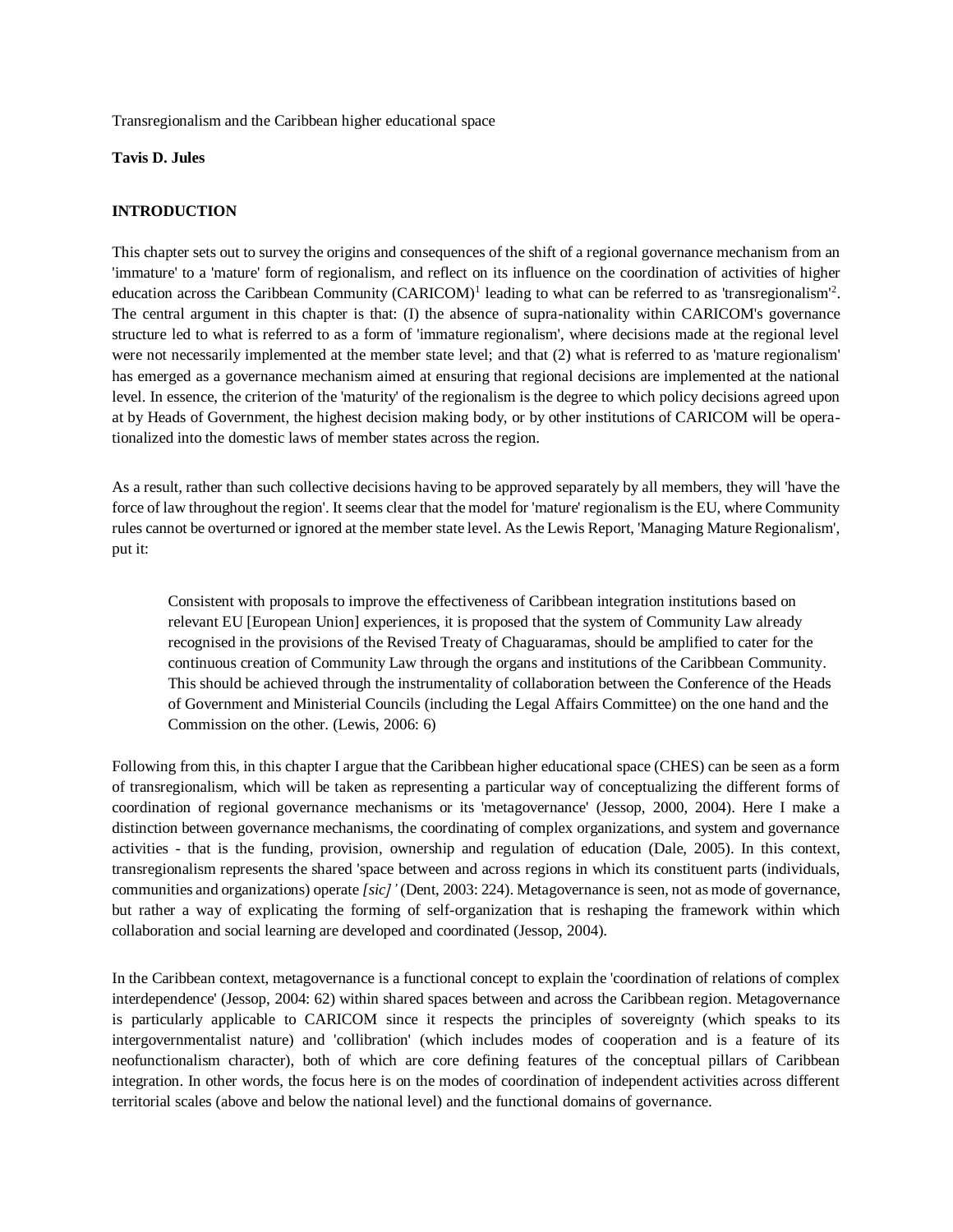This chapter is developed as follows. First, I review the origins of mature regionalism through an account of the changing nature and expectations around the role of higher education across the different waves of Caribbean regionalism (old regionalism, open regionalism and mature regionalism). Second, I use the concepts of strategic coordination and metagovernance (also known as meta-steering); that is, the 'use of higher- order mechanisms to collibrate different modes of governance (markets, states and other forms of imperative coordination, networks)' (Jessop, 2000: 345) to describe how different modes of non-economic or functional spaces (education, health, transportation, and telecommunications) of Caribbean integration are coordinated across functional and territorial divides by the process of functional cooperation.<sup>3</sup> Here, mature regional- ism is seen as an example of a higher-order mechanism of governance and it is suggested that transregionalism - the use of horizontal models of governance represents a particular conceptual approach to study how governance mechanisms steer different modes of coordination. Implicit in this framework is that tertiary educational institutions are now an integral part of the political project of regionalism in the Caribbean Single Market. Third, I consider three broad scenarios that are changing Caribbean integration in an era that has come to symbolize the retreat, by nation-states, towards regional trading agreements (RTAs) as the pausing of globalization occurs, or what has been called the 'gated global' *(The Economist,*  2013). Finally, I explain the role of institutions in regionalism and function of regionalization in steering the higher education agenda. This is done by suggesting that the CHES, a pluri-scalar borderless educational space, is being transformed to conform with the expectations of mature regionalism as educational governance activities have been moved out of the national realm into the regional jurisdiction. Although state sovereignty is pre- served in theory, in practice governance activities are coordinated region- ally. I conclude the chapter by suggesting future discussions around the maturing of regionalism within the context of the free movement regime.

#### **ORIGINS AND SHIFTING GEOMETRY**

It was the Grand Anse Declaration (CARICOM, 1989) that laid the foundation of the regional integration process. In Article 45 of the Revised Treaty of Chaguaramas it is stipulated that 'Member States commit themselves to the goal of the free movement of their nationals within the Community' (CARICOM, 2001: 27). Here I briefly describe how the CHES is being shaped by strategies aimed at developing forms of coordination that are in turn challenging the hold of nationalist tendencies in governing activity.

Within the new geometries that functional spaces now occupy within the Caribbean, 'new scales emerge and/or existing scales gain in institutional thickness, new mechanisms to link or coordinate them also tend to emerge. This in turn often prompts efforts to coordinate these new coordination mechanisms' (Jessop, 2000: 342). As globalization reorders and protection- ism rises, within education 'different actors look[ing] for the best means of inserting themselves into the spatial, scalar and temporal divisions of labour' (Jessop, 2000: 342) giving rise to different institutional dynamics, and governance and regulatory mechanisms across different scalar levels.

Although a few institutions of higher education were founded in the 1800s in places such as Belize and Jamaica, the turn of the century saw an influx of educational opportunities within CARICOM due to investment in education. The regional university, the University of the West Indies (UWI; formerly the University College of the West Indies), was established in 1948 with its first campus in Jamaica (Mona) and other campuses m Trinidad (St Augustine) in 1960, Barbados (Cave Hill) in 1963, and the Open Campus in 2008, under Article 22 of the Revised Treaty of Chaguaramas. The UWI is designated as an Associate Institution of CARICOM that 'enjoys important functional relationships which contribute to the achievement of the objectives of the Community... and such other entities as may be designated by the Conference' (CARICOM, 2001: 15).

The Caribbean Examination Council (CXC), established in 1972, is also recognized as an Institution of CARICOM under Article 21 of the Revised Treaty. At the beginning of the new millennium, CXC was tasked with administering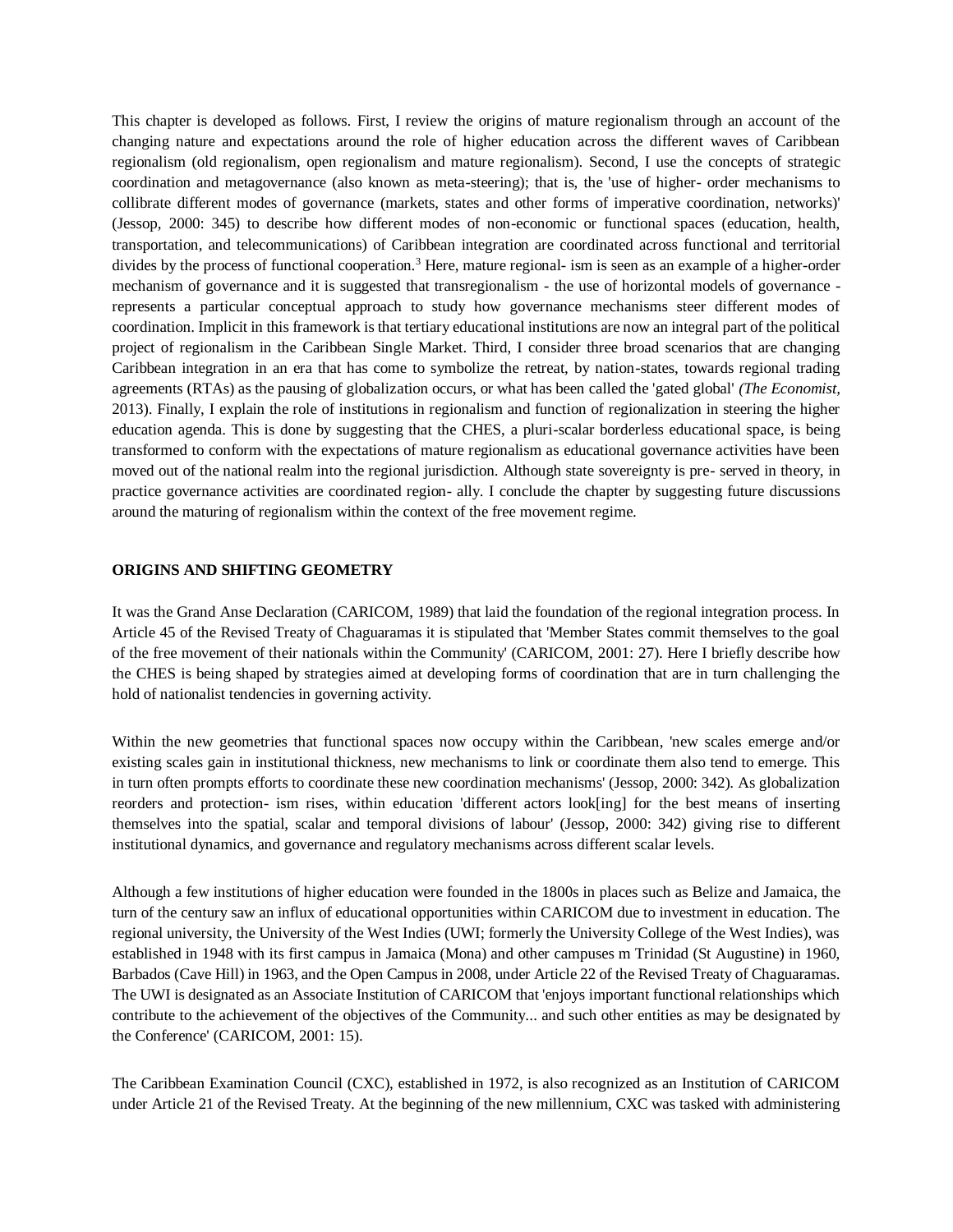the Caribbean Vocational Qualification (CVQ). The CVQ assesses the competency of occupational standards created by the practitioners, field experts, and employers. Further, the standards allow for the portability of national credentials across nations based on the tiered levels of certification mastery. As formal institutions of CARICOM, the UWI and CXC are functional entities with responsibilities for creating policies and performing functions in relation to cooperation, and hence are responsible for the metagovernance of what can be described as mature regionalism. However, in an era defined by the ability of Caribbean nationals with the necessary qualification to move under the auspices of the new skills regime, the landscape of higher education now consists of close to 100 accredited private and public, two-year and four-year, and specialty institutions which now operate regionally.

As the charter of regionalism has changed, so too has its nodal scale, thus engendering the relativization of scale across different regionalisms where old scales are reordered or broken down and new ones emerge through different mechanism of governance, giving rise to mature regionalism. One outcome is that new institutions are developed and are envisioned to work alongside old institutions. In 1967, Sir Philip Sherlock, the second Vice-Chancellor of the UWI, believed that 'educational cooperation' was the instrument to be used to foster regional awareness (Parkins, 2007). The notion of regional cooperation was widely accepted in the region, and the Association of Caribbean Universities and Research Institutes (UNICA) was founded in 1967 to foster cooperation among the Higher Education Centres in the Caribbean Region.

UNICA was unique in that it encompassed all nations touched by the Caribbean Sea, regardless of cultural and national differences. Prior to the establishment of UNICA, only a select number of individuals were able to create connections with their counterparts in other nations. The association helped to redefine relationships between nations, and offered more intentional opportunities to network across borders, in turn creating opportunities for institutions to have an impact on the economic, social and cultural development of nations of the Caribbean.

New challenges have arisen as UNICA and education provision in the Caribbean have grown. Most notably, the globalization of higher education and the increase in institutional partnerships has caused UNICA to question the quality assurance mechanisms adopted by the different members of the region (Parkins, 2007). Indeed, UNICA views quality assurance and certification as playing an essential role in regulating educational institutions and in ensuring they are meeting the standards as well as protecting the cultural mores and values of the region.

The Second Special Meeting of the Standing Committee of Ministers Responsible for Education (SCME) (1997) had both a cultural and institutional mandate and vision. Culturally, it aimed to facilitate the 'Vision of the ideal Caribbean person' (CARICOM, 1997) or the 'neo-Caribbean citizen' (Jules, 2014). This individual is expected to: demonstrate that they are psychologically secure; value differences based on gender, ethnicity, religion and other forms of diversity as sources of strength and richness; be environmentally astute; be responsible and accountable to family and community; have a strong work ethic; be ingenious and entrepreneurial; have a conversant respect for the cultural heritage; exhibit multiple literacies, independent and critical thinking to the application of science and technology to problem-solving; and embrace the differences and similarities between females and males (CARICOM, 1997).

Institutionally, it established a Regional Accreditation Mechanism (RAM). The RAM was tasked with the execution of the policy, as detailed in the Revised Treaty of Chaguaramas. It was to allow for different categories of skilled nationals to move between CARICOM nations, as well as being closely linked to qualifications issued by National Accreditation Bodies (NABs). Thus, 'RAM has promoted quality assurance and program harmonization at the tertiary level, as well as established common standards and measures for accreditation and the mutual recognition of qualifications' (Jules, 2008: 290). Regional accreditation is seen as an essential part of the CARICOM Single Market and Economy (CSME) in order to ensure the facilitation of the regional skills regime through the recognition of credentials issued by higher education institutions in the region.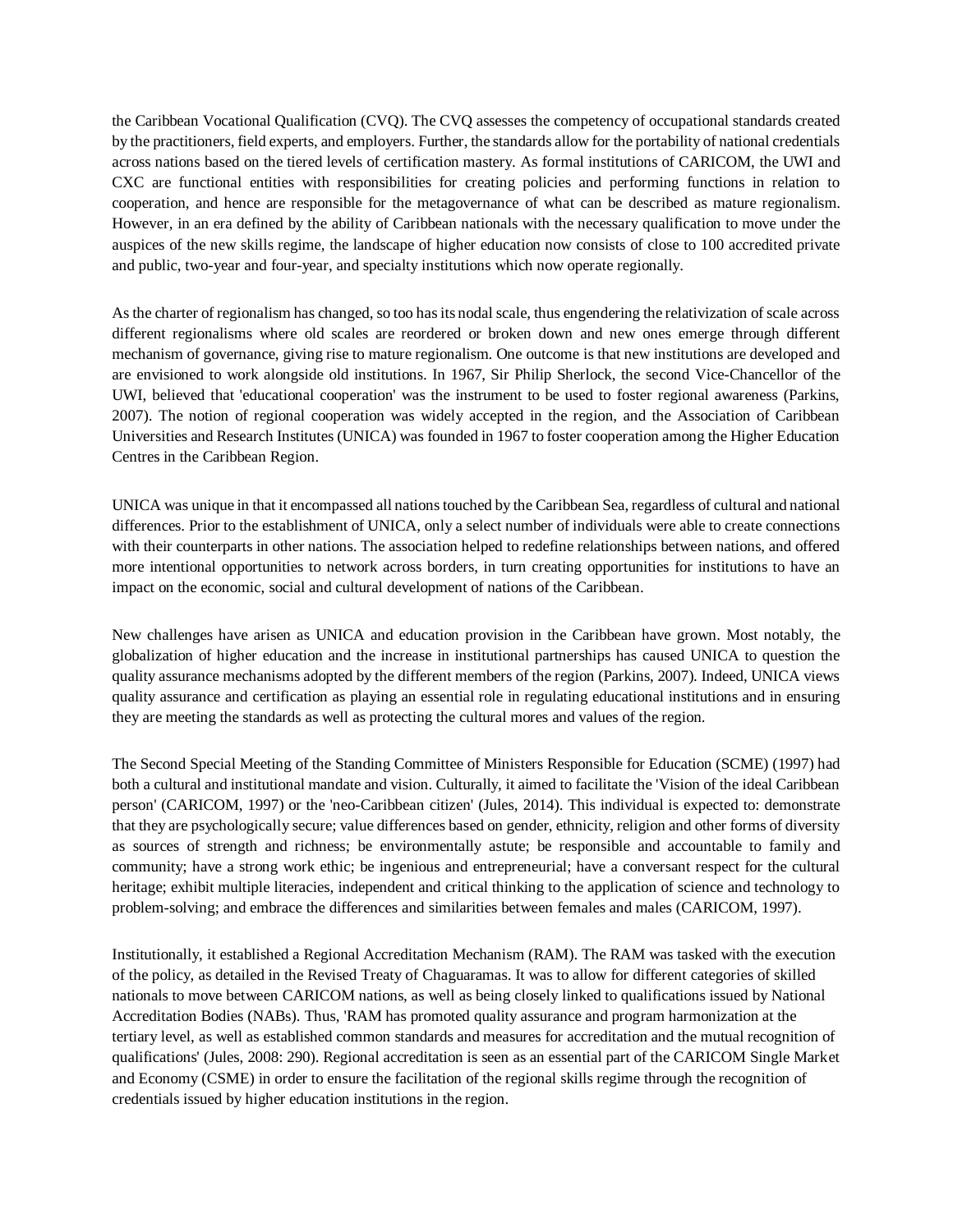In line with the mandates of the RAM, ten of the 15 CARICOM states have NABs, councils or presiding ministries of education, with the micro-states outsourcing accreditation to the United States and European nations. Hall and Cameron (2007) found that most of the English-speaking Caribbean nations had gained their independence by 1987, and also had established national colleges in order to develop their human capital. In a rush to gain credibility, institutions acted upon various measures to develop their programmes. Regional governments were frustrated with the diverging structures, and in 1988 they demanded that CARICOM nations develop a cohesive mechanism for equivalences, articulation, and accreditation. Additionally, educational leaders saw an opportunity to collaborate to address the growth of the educational landscape.

The 1990s was a period of higher education reform across the region. In response to the growing scrutiny that universities and colleges were facing, the UWI sought to create a network between Caribbean institutions (Nettleford, 2000). A collection of university and college officials, comprised of vice-chancellors, presidents, principals and chief executive officers, were assembled to establish the Association of Caribbean Tertiary Institutions (ACTI) in 1990 and was to become a formal network of higher education institutions (Nettleford, 2000; Hall and Cameron, 2007). Through two subcommittees, the ACTI was tasked with reviewing and creating mechanisms to ensure the equivalence, articulation and accreditation of an increasing number of programmes across higher education institutions.

## **HORIZONTAL GOVERNANCE AND TRANSREGIONALISM**

In this section I discuss the rise of mature regionalism as a governance mechanism that steers different modes of coordination within integrative projects, or what has been identified as metagovernance. Until recently, several authors (see McBrian, 2001; Nicholas et al., 2001; Payne and Gamble, 1996; Girvan, 2001, 2011) have noted that Caribbean regional- ism has suffered from an implementation deficit. As such, the existing literature does not provide an adequate understanding for the study of a complex regime (or transregional regimes, as discussed below) which is amalgamated under a singular legal instrument that is regional in scope and embedded in the 'suitable structures of regional governance to manage an integrated economic space' (Lewis, 2006: 1), or what has been called 'mature regionalism' under the Rose Hall Declaration on Regional Governance and Integrated Development (CARICOM, 2003).

Mature regionalism can be seen as a machinery of governance or a horizontal mode of governance in that it preserves the basic character of CARICOM as a community of sovereign states. Furthermore, it focuses on deepening Caribbean economic relationships through structural changes (decision-making, management, implementation and enforceability), as opposed to widening Caribbean economic integration through 'open regionalism' through liberalizing economic integration whilst integrating the World Trade Organization regime rules into the Revised Treaty of Chaguaramas (Girvan, 2006; Jules, 2014; Odle, 2006; Pollard, 2012).

In doing so, mature regionalism, with its implicit expectations around steering, is now a metagovernance mechanism since it states that 'critical policy decisions of the Community taken by Heads of Government, or by other Organs of the Community, will have the force of law throughout the Region as a result of the operation of domestic legislation' (CARICOM, 2003: 1). Thus, it is expected that mature regionalism will still have a core functional element.

Within the framework of Caribbean regionalism, the move towards mature regionalism represents the rise of strategic coordination, which is a spatio-temporal horizon of metagovernance or meta-steering,<sup>4</sup> and represents what Jessop (2000: 333) calls 'the strategic dimension of co- evolution of specific social forces' that gives rise to national policy spaces experiencing a 'geometry of insertion', where ideas and practices that were developed externally could be inserted in another place. The challenge with studying the shifting 'geometries of higher education space' (Robertson, 2010) in the Caribbean is that the existing literature does not lend itself to the easy use of such concepts, because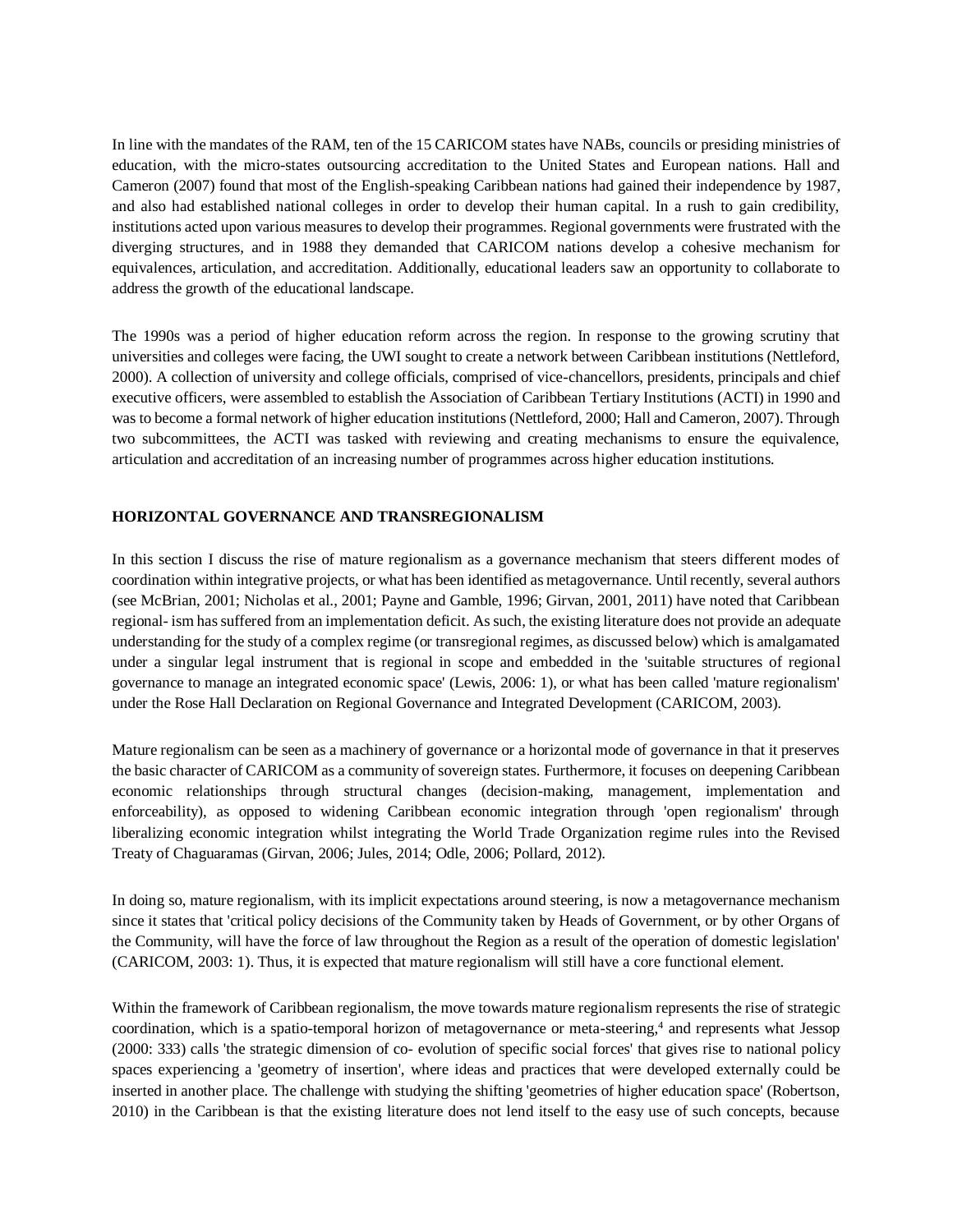Caribbean regional- ism is now intertwined with 'hemispherical regionalisms' (a generic term used to describe political and economic relations of regional blocs within the Western hemisphere). At the same time, the relationships between the different regional projects is unclear since both forms of regionalism are viewed as the 'path-shaping efforts of economic, political and other social forces to influence, steer or govern the nature and direction of their co-evolution' (Jessop, 2000: 333).

Within this context, state-led economic projects across different territorial scales in the 15 frontier markets of CARICOM were a response to Friedmanesque monetarism policies advanced through political projects known as 'Thatcherism' in the United Kingdom, and 'Reaganonomics' in the United States. These projects both promoted and reinforced globalization as a process and in turn gave birth to distinctive regional governance projects at new scales now dominated by a multiplicity of actors, institutions and reforms. We see here the movement from interregionalism, premised upon dialogues between representatives across different regions, and 'regulatory regionalism' (Jayasuriya and Robertson, 2010), where common standards are endorsed by national bureaucracies and adopted towards what I identify as 'transregionalism'. Transregionalism refers to the use of horizontal models of governance through 'external governance' as an 'attempt to bind neighboring countries into common policy frameworks [which] has been interpreted as an answer to this changed geopolitical landscape' (Lavenex and Wichmann, 2009: 84).

Transregionalism builds upon concepts of networked governance (see Lavenex, 2008; Lavenex and Wichmann, 2009) by singling out a 'set of formal and informal institutions that cut across and connect different geographical regions . . . through a combination of regional, inter-regional and bilateral norms and forums' (Betts, 2011: 25). Where Jayasuriya (2003) speaks of 'embedded mercantilism' to characterize the export-orientated industrialization strategy of Southeast Asia, CARICOM's strategy of open regionalism in the form of production integration, and the governance mechanism of mature regionalism, can be seen as a new form of transregionalism in that these two regional projects are concurrently regulating educational governance activities. In essence, transregionalism provides a different articulation in identifying the 'relativization of scale' (Jessop, 2000) at the regional level since it draws attention to a 'more structural, institutionalist view on the expansion of the boundaries of regional integration and the continuities and disruptions between internal policies and their external dimension' (Lavenex, 2008: 939).

## **TRANSREGIONALISM AND HIGHER EDUCATION**

Here, I follow Gibson's (2002: 2) logic that transregionalism 'is a structural attempt to combine a range of states within a coherent unified framework', particularly in this instance of region-to-region relations.<sup>5</sup> CARICOM is a 'transregional regime' (Jules, 2008, 2013) in that it supports, legitimizes and institutionalizes international and regional patterns of supremacy, accumulation and exploitation by stipulating a set of implicit and explicit beliefs, standards, rules and procedures around which member states' expectations converge in education (Jules, 2012). Moreover, within the transregional space that CARICOM occupies and where governance instruments associated with mature regionalism exist, they are based on the establishment of frameworks (reducing transactional costs) and coordination of actors' expectations (improving quality and quantity of information available to states) as issues arise within any given policy space.

As a transregional regime, the regional space that higher education inhabits in the Caribbean is now defined by the functional or non- economic aspects of regionalism that are based on strategic coordination of metagovernance in order to engender a Caribbean region without barriers. This transregional space is a product of the post-Cold War period that has been shaped by the twin forces of the collapse of ideological pluralism (competing modules to engender national development) and the restructuring of regional projects from a common market based on free trade (old regionalism) towards trade liberalization and expanding membership. This has created the development of linkages with third states (open regionalism) under the Grand Anse Declaration (CARICOM, 1989) and now movement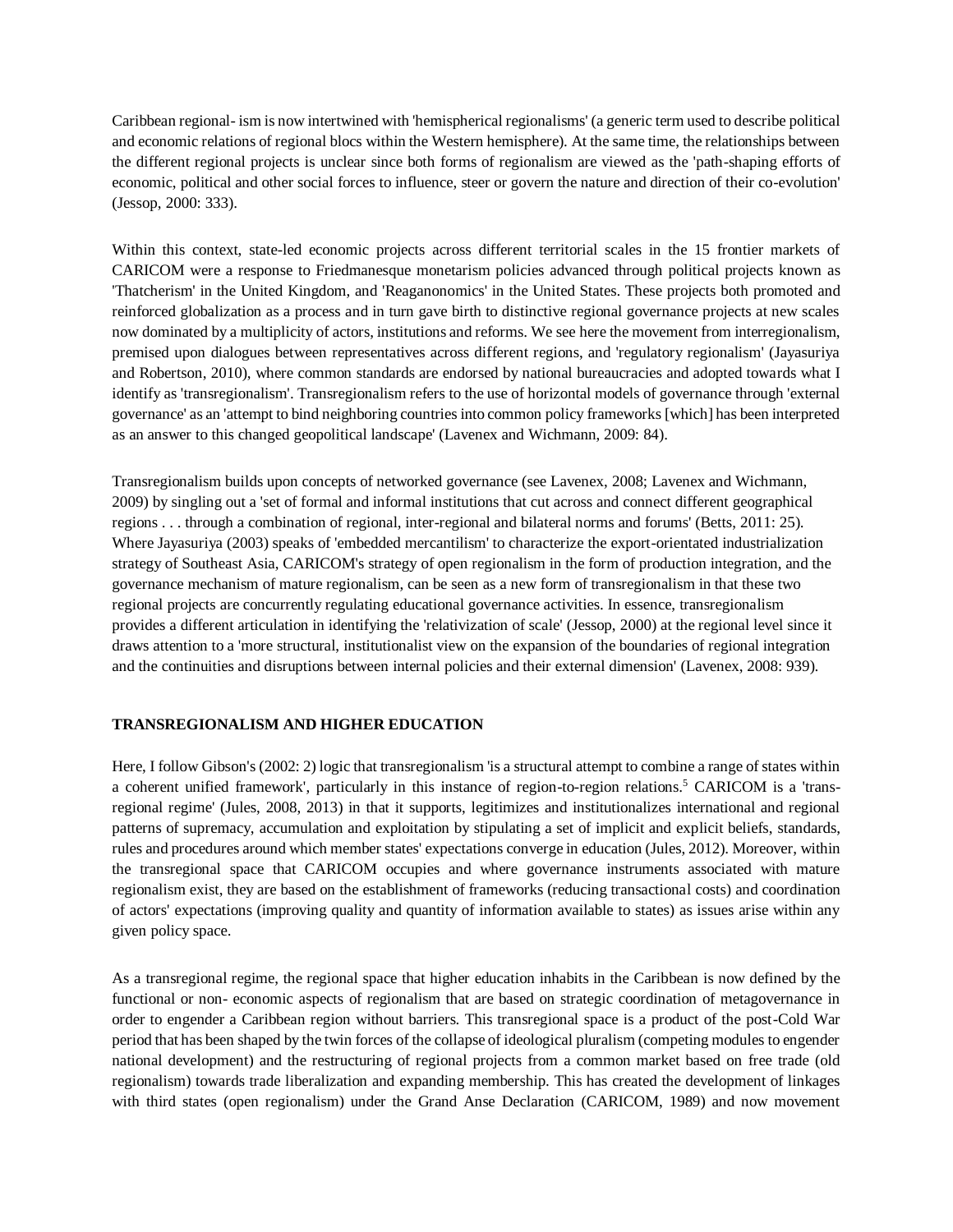towards deeper regionalism through the Caribbean Single Market and Economy (mature regionalism).

The previous arguments of transregionalism can now be applied to the CSM that came into being in 2006, with 13 of CARICOM's now 15 member states actively participating in its regime instruments, namely the movement of goods regime, skills regime, services regime, capital regime, and the 'right to establish' regime - that is, CARICOM citizens may establish companies and business enterprises in any CARICOM nation and be treated as a local national. The CSM exhibits open regionalism by removing fiscal, legal, physical, technical and administrative barriers across CARICOM countries to allow for different regimes to function in a single large market and economic space. The different regimes of the CSM constitute a 'multinational integration framework' (Greene, 2005) that is 'multifunctional' (Girvan, 2005) by combining three distinct elements of transnational integration: (1) the retention of the common market that pools resources together in specific areas; (2) functional integration so that state sovereignty is non-negotiable with the possibility of federalist integration; and (3) supranationality in the form of shared sovereignty in the future. Even though the core components of the CSM are economic in scope, it has regional mechanisms and supporting institutions (such as the Caribbean Court of Justice and Regional Accreditation Mechanisms) as well as engaging national regulatory agencies (for example NABs and regional and national standard-setting bodies)<sup>6</sup> have been created to support it and designed to govern the coordination of 'functional space' within CARICOM.

Coupled with this, Caribbean integration now functions in spaces where CARICOM's members share membership in a multiplicity of regional blocs (discussed in the next section). Thus, Caribbean tertiary educational space is now a construct of 'regional political projects' (Jayasuriya, 2003) that are governed by the functional mechanisms of capital reproduction, regulation and regionalization (functional processes) in the interest of promoting regionalism (economic outcome) across different scales. In theory, the supporting institutions of the CSM are given legal jurisdiction under the Revised Treaty of Chaguaramas (CARICOM, 2001) and are now responsible for the educational governance activities and regulatory mechanism.

The movement towards transregionalism and transregional governance has resulted in forms of metagovernance where the Caribbean states still have a dominant role in educational governance (implementation), although the traditional educational governance activities (funding, provision, ownership and regulation) have now become regional in nature and scope. However, the mechanisms of educational governance have changed, and the educational outputs are wider and no longer national state-driven and -directed (these outputs are now just state-coordinated). Once the bastion of human resource development, the university and its institutions are now 'self-determining, self-regulatory and selfdirected' (Nettleford, 2000) producers and suppliers of services that are customer-driven, reviewer-ranked, and which no longer attend to national aspirations.

## **THE CHANGING POLITICS AND GEOMETRY OF CARICOM REGIONALISM**

Historically, the Latin America and the Caribbean (LAC) region has used integrative political projects in the form of 'old regionalism' or 'closed regionalism' which is forwards-looking and is intended to spur economic development. Old regionalism promoted the manufacturing sector through import-substituting industrialization (ISI) - focusing on self-sufficiency and movement away from external dependency - whilst closing trade to those member states who were not part of the bloc. First and foremost, CARICOM has been designed to combine 'elements of "intergovernmentalism", (which recognizes the continuing importance of individual Member States in determining the path of the integration process), and elements of "neo-functionalism", (which is premised on the principle of shared sovereignty or the collective exercise of such sovereignty in specified areas)' (CARICOM, 2006: 14).

This combination of intergovernmentalism and neofunctionalism that now drives CARICOM's political project - and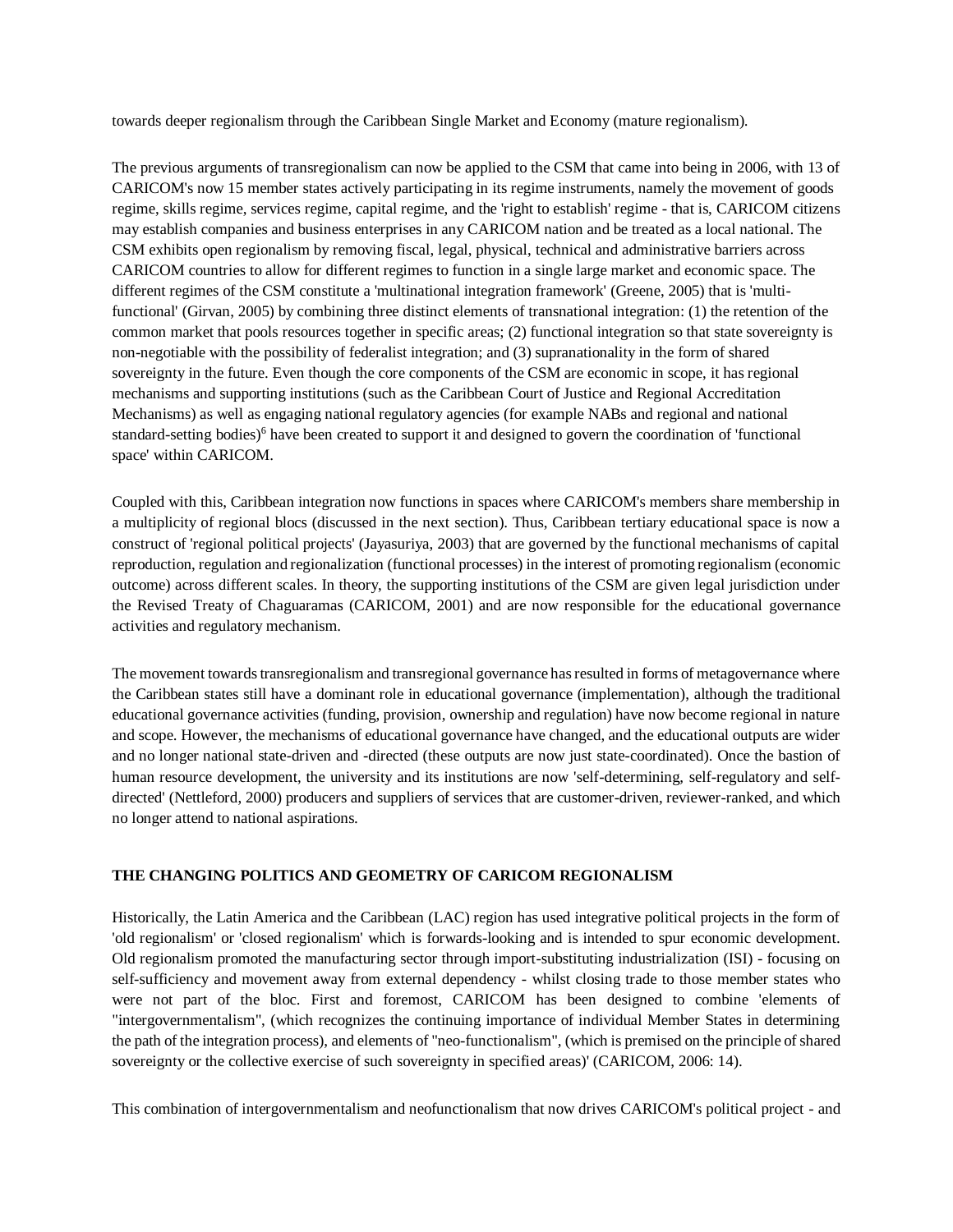which differs from the European Union's idea of supranationalism - is based on the principles of proportionality and subsidiarity. On the one hand, proportionality means that the 'institutional arrangements devised for Community action shall not exceed what is necessary to achieve' (Lewis, 2006: 5) the actions specified in the Revised Treaty. On the other hand, subsidiarity, which forms the basic character of CARICOM as a community of sovereign states, 'asserts that regional action would not be pursued in cases where action by individual Member States is sufficient to achieve the specific goals of the Community' (ibid.).

Given the limitations of supra-nationalism as it currently exists within CARICOM and the resolution by CARICOM states that they are first and foremost sovereign states, metagovernance becomes relevant for explaining thinking behind the new governance mechanisms, since 'metagovernance instances can be established to coordinate the myriad subordinate forms of governance - this would re-introduce the principle of sovereignty or hierarchy that growing social complexity and globalization now rule out' (Jessop, 2004: 65).

The simultaneous rise of regional and hemispherical integrative projects are clearly reshaping regionalisms in Latin America and the Caribbean (LAC). When coupled with the retreat towards RTAs as a consequence of the changing nature of both globalizing and regionalizing processes, it could be argued that this is giving way to 'gated global' *{The Economist,* 2013). Each of these dynamics is elaborated below.

In terms of the rise of regional integrative projects, today in LAC they range from customs unions that organize trade (for example, the Andean Community of Nations, CAN, formerly the Andean Pact; the Caribbean Free Trade Agreement, CARIFTA, now the Caribbean Community, CARICOM; the Latin American Integration Association, ALADI, formerly the Latin American Free Trade Association, ALALC; and the Southern Common Market, MERCOSUR), to complex currency and monetary unions (for example, the Caribbean Single Market of 2006; and the Eastern Caribbean Currency Union of the Organization of Eastern Caribbean States). The ways of conceptualizing regional political projects in the small (and micro) states and small island developing states (SIDS) of the Caribbean must take into account the 'existential threats' (Girvan, 2010) that challenge their economic vulnerability, food security and ecological fragility. CARICOM's integration project is facing its most demanding exogenous and endogenous pressures from competing hemispherical projects and regionalisms. Regional projects in LAC were never viewed as complementary systems - given their history and cultural outlooks - and thus there was never a push towards coordinating or standardizing these systems. As discussed below, this becomes more complex when one considers that several of the 15 members of CARICOM are also members of other sub-regional groupings or hemispherical groupings.

With the revision by CARICOM countries to the Original Treaty in 2001, provisions were made for the principle of 'open regionalism' or 'new regionalism' that calls for the removal of protectionism in the form of trade barriers that inhibit intraregional trade. However, the Caribbean model of new regionalism is now giving rise to transregionalism since it allow states to become part of several regional agreements at once, subsequently fostering 'the emergence of a multi-level decision-making structure: sub- state entities, states, regional forums, macro-regions and trans-regional spaces' (I Vidal, 2008: 43). In CARICOM, open regionalism (in the form of production integration: 'organisation of integrated regional industrial complexes from raw materials to finished Products', Girvan, 2006: 8) as an economic process is concerned with widening the economic arrangements through the CARICOM Single Market and Economy to allow for the creation and embedding of different regimes (movement of skills, labour, capital services and the right to establishment).

However, it was not until 2010 that regional leaders took notice of the perceived new threats to integration projects when Guyana and Suriname joined the Union of South American Nations (UNASUR), which combined two existing customs unions, the Southern Common Market (MERCOSUR) and the Andean Community of Nations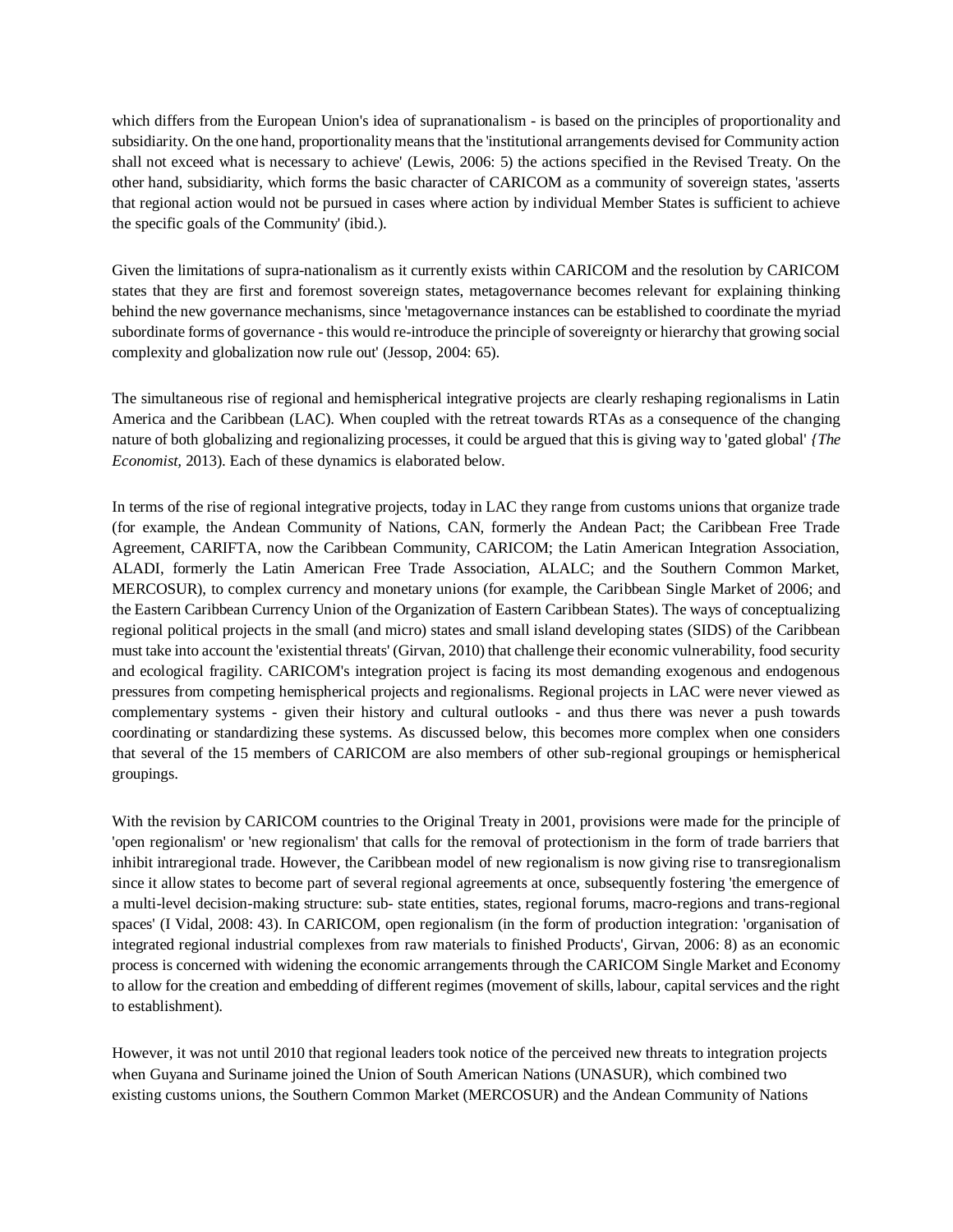(CAN). In 2011,13 CARICOM states<sup>7</sup> were part of the contingent of 33 countries that signed the Declaration of Caracas, creating the Community of Latin American and Caribbean States (CELAC) that is now focused on deeper integration. In 2012 Haiti, Suriname and Saint Lucia<sup>8</sup> acceded to the Bolivarian Alliance for the Peoples of Our America (ALBA) (see Muhr, Chapter 12 in this volume), of which CARICOM members Antigua and Barbuda, Dominica and Saint Vincent and the Grenadines<sup>9</sup> were already members.

Additionally, CARICOM members belong to other regional zones aimed at promoting economic cooperation; namely the 25-member grouping of the Association of Caribbean States and the 28-country Sistema Economico Latin-American y del Caribe (SELA, the Latin American and the Caribbean Economic System). The emergence of transregionalism, where countries are members of the same regional blocs within the same geopolitical and geohemispherical spaces, raises questions about the 'compatibility or incompatibility of different governance regimes and their implications for the overall unity' (Jessop, 2004).

It is thus now possible to see regional and hemispherical projects or regionalism across different spaces and scales, and a retreat towards RTAs in light of the slowing of globalization and economic liberalization, as related to what has been called the rise of 'gated globalization' *(The Economist,* 2013). This implies the need for new ways to theorize the study of regional levels. Within this 'gated global' we are also seeing the 'gated regional', which is even less bureaucratic than the previous era and whose defining feature is openness at the regional level in the form of protection- ism against non-regional members. In fact, an era of open regionalism now exists side-by-side with the mature regionalism that has been built as a governance mechanism to facilitate the implementation of CSM-related instruments.

In the post-2008 financial crisis era, the new orthodoxy of state capitalism has tended to lead to a retreat to hidden protections that regional trading agreements can offer countries. Whilst historically RTAs have been seen as offering an alternative to globalization by conferring full entry into the global knowledge economy, today RTAs facilitate the expansion of education into a tradable commodity whilst at the same time protecting and promoting national interests (Jules, 2014). Such a retreat towards RTAs has significant consequences for Caribbean integration, since these institutions fund a significant part of specialized projects that reinforce the core tendencies of regionalism.

## **CONCLUDING THOUGHTS**

Transregionalism is one outcome of the reseating of higher education governance and its changing geometry. As a result, the CHES now promotes its own governance mechanisms in the form of educational cooperation whilst at the same time being subjected to external regulation to ensure programmes are competitive. The changing nature of regionalism in the Caribbean, with the proliferation of new political projects regionally and hemispherically, means that higher education regulations now have to be standardized, coordinated and regionalized. Both endogenous and endogenous forces are penetrating tertiary education in the Caribbean in relation to the nature, scope, function, space and governance of the sector. Caribbean higher education now exists in a spatio-temporal horizon of metagovernance that is driven by functional cooperation and governed by mature regionalism. Here, mature regionalism can be seen as a new form of metagovernance, which is the collibration of different governance mechanisms, on the one hand, and the governance of the different relationship among these different modes of coordination (Jessop, 2000) on the other. Mature regionalism, therefore, has given birth to a new set of institutions that are now responsible for the coordination of higher education activities.

For CARICOM, the new merging landscape of regional and hemi- spherical projects is a minefield that is likely to have a substantive impact upon intra-state relations and the overall governance of tertiary education. Jayasuriya and Robertson (2010) suggest that regulatory regionalism is distinctive in that it does not impose a regulatory template but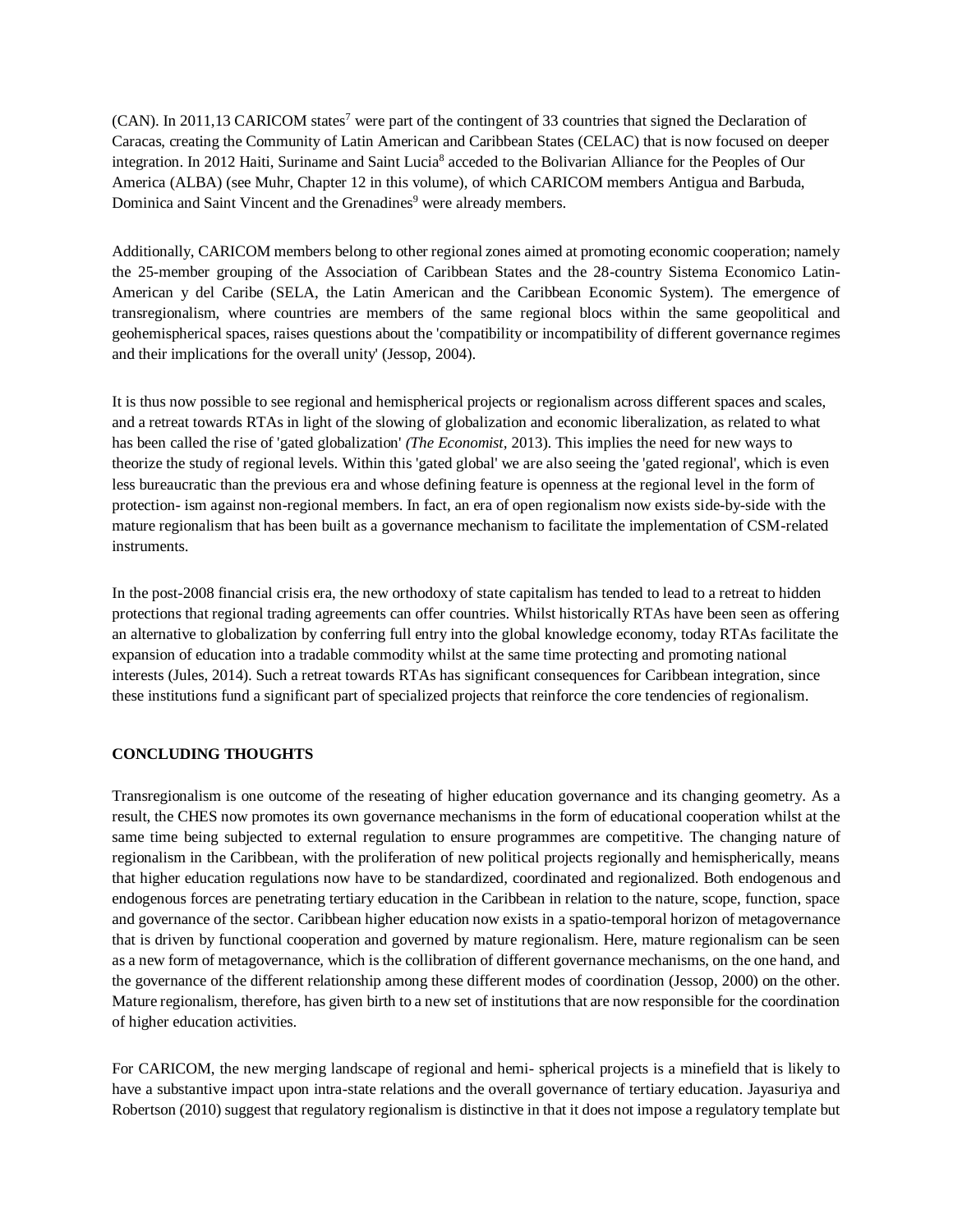fosters relationships and connections that transform the geographical scales that it occupies, accommodates diverse patterns of national governance, and functions as a set of metaconstitutional standards. This chapter has attempted to focus on the soft forms of the governance processes and mechanism of political projects of regulatory regionalism. In the Caribbean, the ideas of coordination, collaboration and commonality that can be seen as the outcome of regulatory regionalism have always existed, however, their degree and intensity has varied since the establishment of CARICOM. In fact, the ways in which higher education is governed and regulated across different scales has not changed. It is the intensity of the processes that continues the metamorphosis of the region from immature to mature as new demands are placed upon the regulatory system. While the mechanisms (cooperation and collaboration) of regionalization have remained consistent, regionalism has been morphing, expanding and contracting across the Caribbean. In fact, a distinctive feature of regionalism in the Caribbean today is that several countries are members of different regional blocs, but they suffer from 'political resistance [due to] national circumstances and interests, absence of supranationality in governance and administrative and institutional deficiencies at the national level' (Bishop et al., 2011: 20). Given that memberships are intertwined across different regional blocs, it is particularly difficult to speak of Caribbean or Latin American integration, but instead it makes more sense to talk of a 'panregional' or 'pan-hemispherical' integration mélange that combines the political, social, economic and ideological aspirations of these countries in a shifting set of social and spatial relations.

## **NOTES**

1. CARICOM's current members are Antigua and Barbuda, Barbados, Belize, Dominica, Grenada, Guyana, Haiti, Jamaica, Montserrat, Saint Kitts and Nevis, Saint Lucia, Saint Vincent and the Grenadines, Suriname, and Trinidad and Tobago. However, the Bahamas and Haiti are not members of the Caribbean Single Mariiet and Economy.

2. My use of 'transregional' in this chapter has also been described as 'interregionalism' when contextualizing the process of the Asia-Europe Meeting (see Aggarwal and Fogarty, 2004; Dent, 2003; Kim, 2003; Song, 2007).

3. Functional cooperation is one of the four pillars (the others being economic integration, foreign policy coordination and, added in 2007, security) of Caribbean integration as enshrined in the Revised Treaty of Chaguaramas.

4. Jessop (2003) reformulated his conceptualizations of meta-steering as metagovernance.

5. Historically transregionalism would be applied to EU-Latin America and Caribbean (EU-LAC) summit relations, but in the changing landscape of Caribbean and Latin American relations transregionalism can now be expanded to account not only for North-South relations but also South-South relations. Also, since 1981, CARICOM has been engaged in transregionalism relations, when the Organization of Eastern Caribbean States (OECS), as a sub-regional entity within CARICOM, was created and all of the OECS states acceded to CARICOM. Today, the seven full members (Antigua and Barbuda, Dominica, Grenada, Montserrat, Saint Kitts and Nevis, Saint Lucia, and Saint Vincent and the Grenadines) are still members of CARICOM, while Anguilla (a full member of CARICOM) and the British Virgin Islands are associate members of the OECS.

6. Examples of such regional bodies are such as the Caribbean Regional Organization on Standards and Quality (CROSQ) that was established under Article 67 of the Revised Treaty of Chaguaramas (CARICOM, 2001).

7. Members of CELAC: Antigua and Barbuda, Bahamas, Barbados, Belize, Dominica, Grenada, Guyana, Jamaica, Saint Lucia, Saint Kitts and Nevis, Saint Vincent and the Grenadines, Suriname, and Trinidad and Tobago.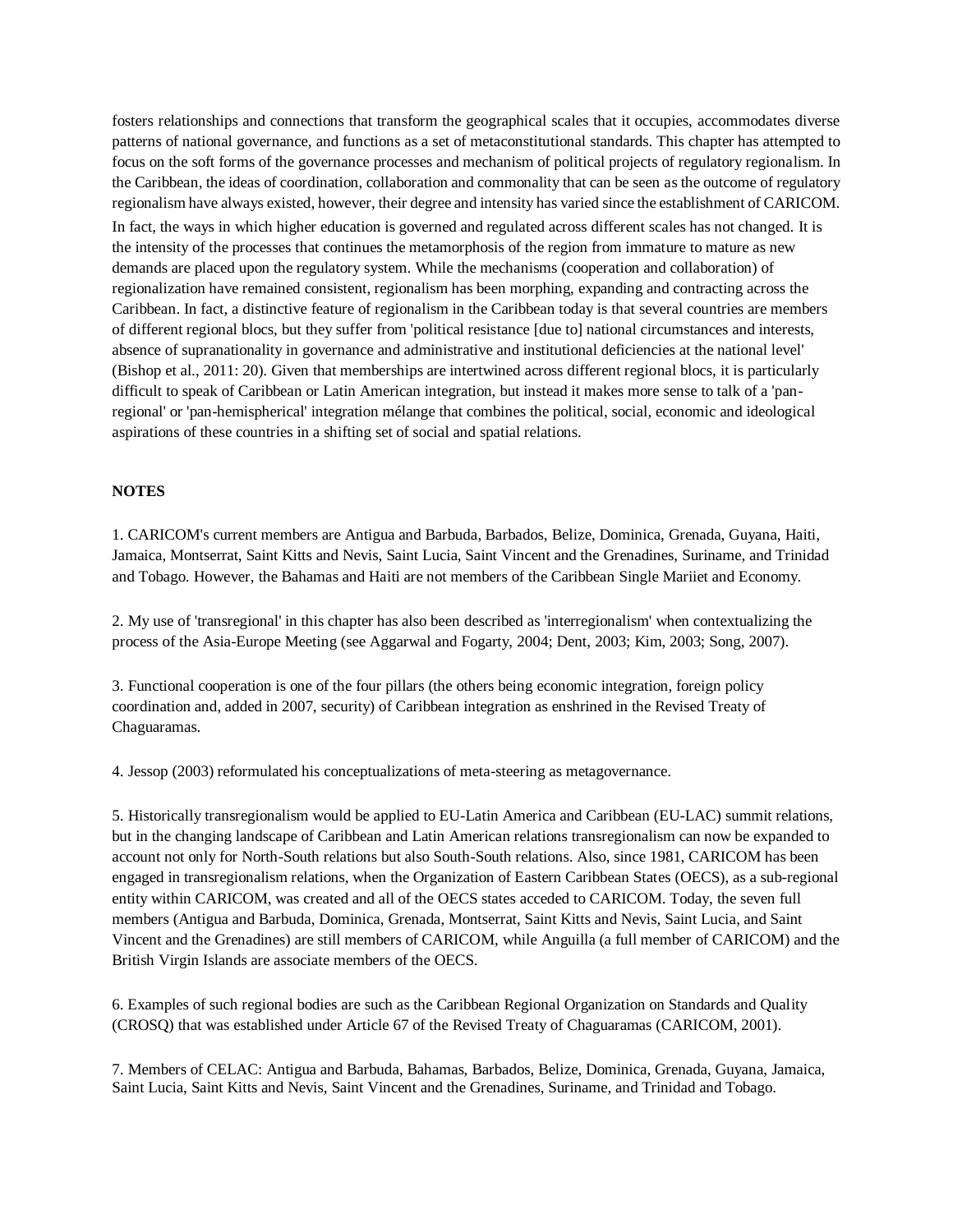8. Haiti, Suriname and Saint Lucia were admitted to ALBA in 2012.

9. Dominica joined in 2008, and Antigua and Barbuda, and Saint Vincent and the Grenadines, joined in 2009.

#### **REFERENCES**

Aggarwal, V. and E.A. Fogarty (2004), Between Regionalism and Globalization: European Union Interregional Trade Strategies. In V. Aggarwal and E.A. Fogarty (eds), *EU Trade Strategies: Between Regionalism and Globalism.* London, U K and New York, USA: Palgrave, pp. 1-40.

Betts, Alexander (2011), The Global Governance of Migration and the Role of Transregionalism. In Rahel Kunz, Sandra Lavenex and Marion Panizzon (eds), *Multilayered Migration Governance: The Promise of Partnership.* New York: Routledge, pp. 23-45.

Bishop, M., N. Girvan, T. Shaw, S. Mike, R. Kirton, M. Scobie, D. Mohammed and M. Anatol (2011), Caribbean Regional Integration. A Report by the UWI Institute of International Relations, http://cms2.caricom.org/documents/9774-iir regionalintegrationreportfinal.pdf (accessed 25 April 2016).

CARICOM (1989), Grand Anse Declaration and Work Programme for the Advancement of the Integration Movement, July 1989. Grand Anse, Granada.

CARICOM (1997), Creative and Productive Citizens for the Twenty-first Century. Paper presented at the Eighteenth Meeting of the Conference of Heads of Government of the Caribbean Community, Montego Bay, Jamaica. http://www. caricom.org/jsp/communications/meetings\_statements/citizens\_2I\_century.jsp?me nu=communications.

CARICOM (2001), *Revised Treaty of Chaguaramas.* [http://www.sice.oas.org/trade/caricom/caricind.asp.](http://www.sice.oas.org/trade/caricom/caricind.asp)

CARICOM (2003), *The Rose Hall Declaration on Regional Governance and Integrated Development.* Georgetovra: CARICOM. http://www.caricom.org/ jsp/commimications/meetings\_statements/rose\_haJl\_declaration.jsp?menu=communications.

CARICOM (2006), *Report of the Technical Working Group on the Governance of the Caribbean Community.*  Republic of Trinidad and Tobago: CARICOM. [http://archive.caricom.org/jsp/community/twg\\_govemance\\_report.pdf](http://archive.caricom.org/jsp/community/twg_govemance_report.pdf)

Dale, R. (2005), Globalisation, Knowledge Economy and Comparative Education. *Comparative Education,* **41**(2), 117-149.

Dent, C.M. (2003), From Inter-regionalism to Transregionalism? Future Challenges for ASEM. *Asia Europe Journal,* **1**(2), 223-235.

*The Economist* (2013), Gated Globe. 12 October, http://www.economist.com/news/ special-report/21587384 forward-march-globalisation-has-paused-financial-cris is-giving-way (accessed 25 April 2016).

Girvan, N. (2001), Reinterpreting the Caribbean. In F. Lindahl and B. Meeks (eds), *New Caribbean Thought.*  Kingston: University of the West of Indies Press. http://www.normangirvan.info/wp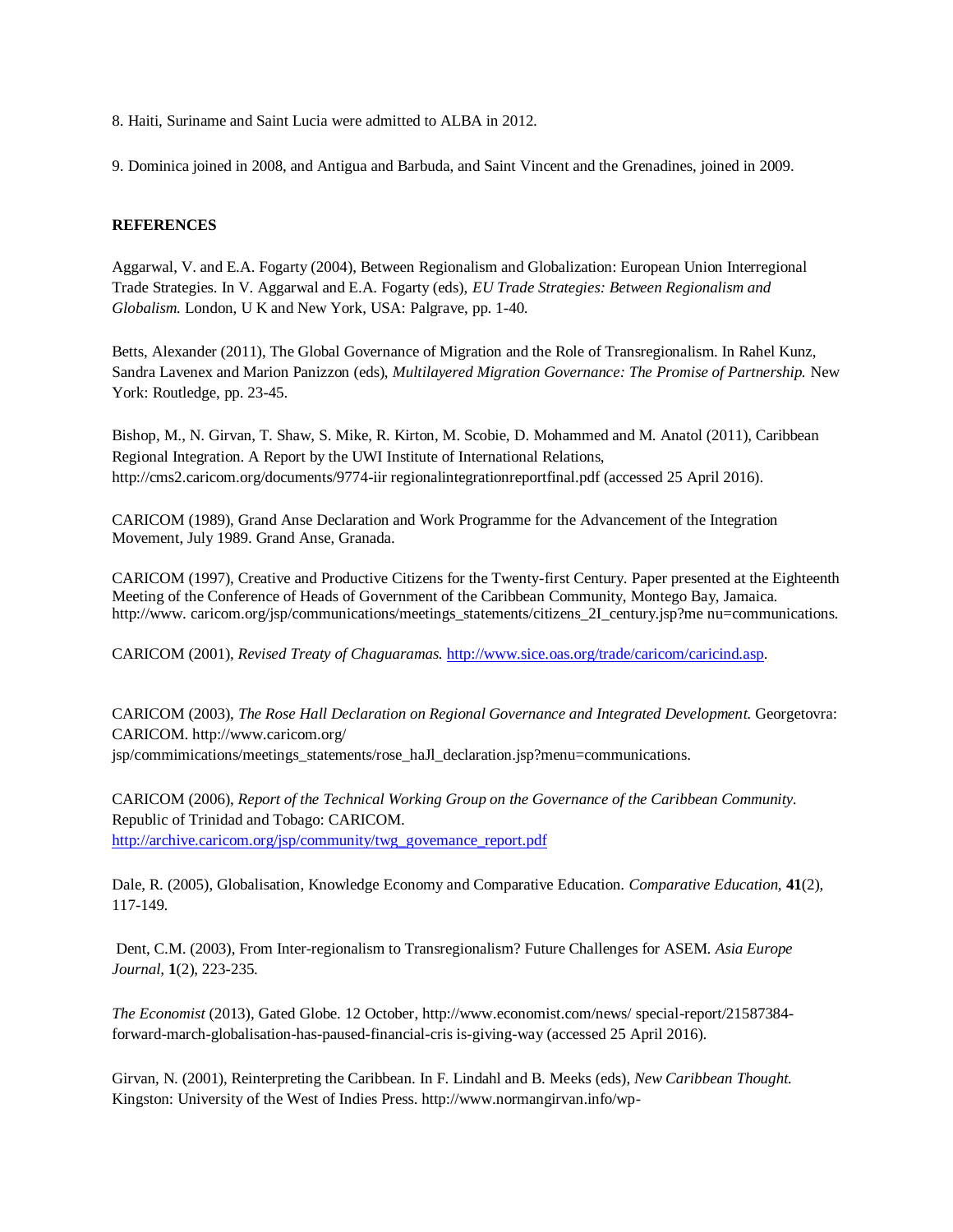content/uploads/2007/09/reinterpreting-the- caribbean-2001.pdf (accessed 25 April 2016).

Girvan, N. (2005), Whither CSME? *Journal of Caribbean International Relations,* l(April), 13-32.

Girvan, N. (2006), Production Integration: A Critical Perspective. In K. Hall and D. Benn (eds), *Production Integration in CARICOM; From Theory to Action.* Kingston: Ian Randle Publications, pp. 8-29. littp://www.normangirvan. info/wp-content/uploads/2007/09/production-integration-a-critical-perspective- jan-06.pdf.

Girvan, N. (2010), Are Caribbean Countries Facing Existential Threats? http:// www.normangirvan.info/wpcontent/uploads/2010/ll/existential-threats.pdf (accessed 25 April 2016).

Girvan, N. (2011), Is ALBA a New Model of Integration? Reflections on the CARICOM Experience. *International Journal of Cuban Studies,* 3(2-3),157-180.

Greene, E. (2005), Free Movement of Persons: The Vision and the Reality. CARICOM Directors of Government Information Services, 16-17 March.

Hall, K. and R. Cameron (eds) (2007), *Higher Education Caribbean Perspective.* Kingston: Ian Randle.

I Vidal, L.L. (2008), The Theoretical Contribution of the Study of Regionalism and Interregionalism in the ASEM Process. In L.H. Yeo and L.L. I Vidal (eds), *Regionalism and Interregionalism in the ASEM Context - Current Dynamics and Theoretical Approaches.* Barcelona: CIDOB, pp. 31-70.

Jayasmiya, K. (2003), Introduction: Governing the Asia Pacific - Beyond the 'New Regionalism'. *Third World Quarterly, 24(2),* 199-215.

Jayasuriya, K. and S.L. Robertson (2010), Regulatory Regionalism and the Governance of Higher Education. *Globalisation, Societies and Education,* **8**(1), 1-6.

Jessop, B. (2000), The Crisis of the National Spatio-Temporal Fix and the Tendential Ecological Dominance of Globalizing Capitalism. *International Journal of Urban and Regional Research,* **24**(2), 323-360.

Jessop, B. (2003), Governance and Metagovernance: On Reflexivity, Requisite Variety, and Requisite Irony. In H.P. Bang (ed.). *Governance, as Social and Political Communication.* Manchester: Manchester University Press, pp. 142-172.

Jessop, B. (2004), Multi-level Governance and Multi-level Metagovernance Changes in the European Union as Integral Moments in the Transformation and Reorientation of Contemporary Statehood. In I. Bache and M. Flinders (eds), *Multi-Level Governance.* Oxford: Oxford University Press, pp. 49-74.

Jules, TD. (2008), Re/thinking Harmonization in the Commonwealth Caribbean. Audiences, Actors, Interests, and Educational Policy Formation. Doctoral thesis. Teachers' College Columbia, New York.

Jules, TD. (2012), Re-reading the Anamorphosis of Educational Fragility, Vulnerability, and Strength in Small States. *Current Issues in Comparative and International Education,* **1**(15), 5-13.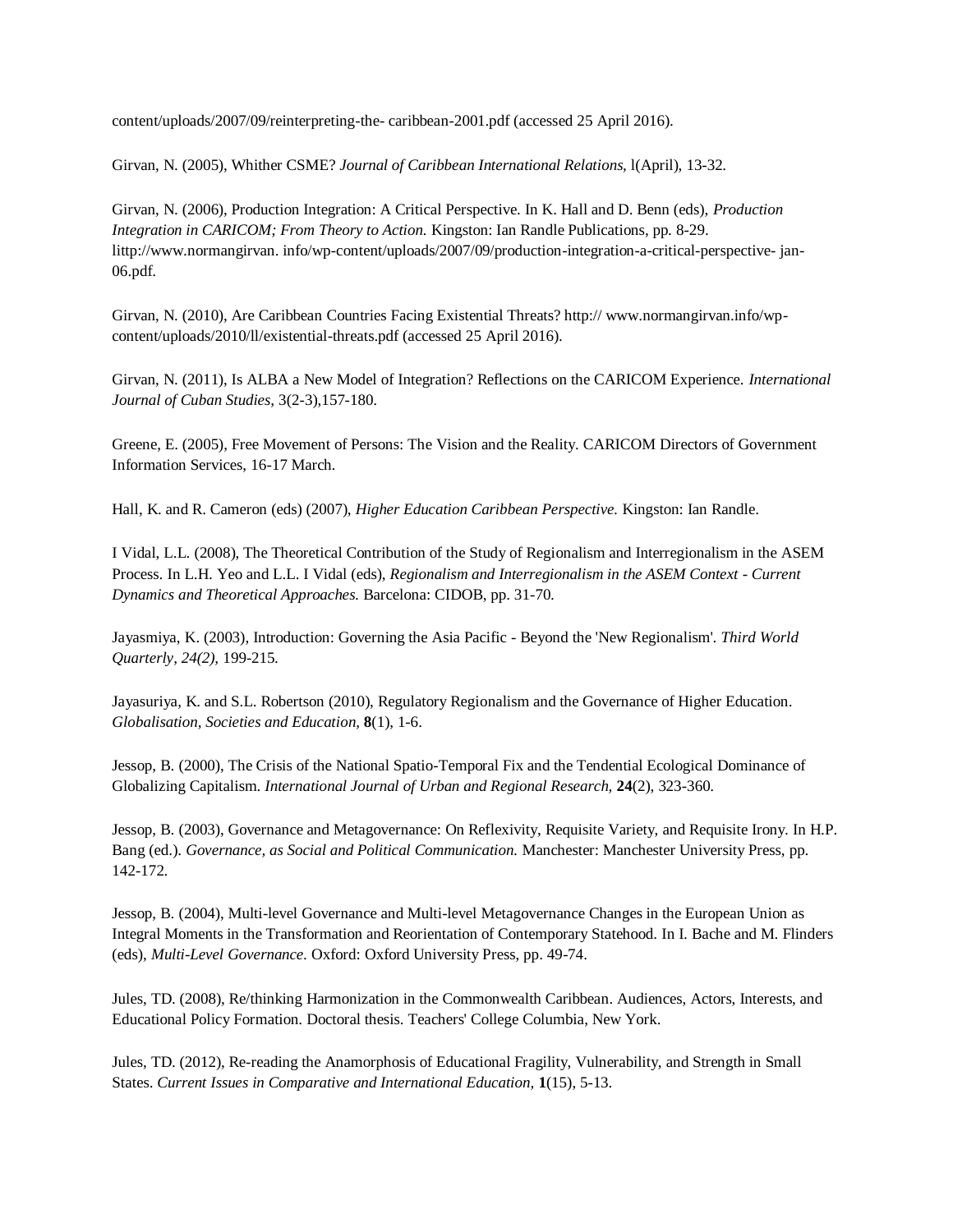Jules, TD. (2013), Ideological Pluralism and Revisionism in Small (and Micro) States: The Erection of the Caribbean Education Policy Space. *Globalisation, Societies and Education,* **11**(2), 37-41.

Jules, TD. (2014), Trans-regional Regimes and Globalization in Education: Constructing the Neo-Caribbean Citizen. In I. Silova and D. Hobson (eds). *Globalizing Minds: Rhetoric and Realities in International Schools.* Chapel Hill, NC: Information Age, pp. 249-275.

Kim, J. (2003), Sub-regionalism, Regionalism, Trans-regionalism: Implications for Economic Integration and International Trade Policies. *Asia Europe Journal,* **1**(2), 183-196. Lavenex, S. (2008), A Governance Perspective on the European Neighbourhood Policy: Integration Beyond Conditionality? *Journal of European Public Policy,* **15**(6), 938-955.

Lavenex, S. and N. Wichmann (2009), The External Governance of EU Internal Security. *Journal of European Integration,* **31**(1), 83-102.

Lewis, VA. (2006), Managing Mature Regionalism: Regional Governance in the Caribbean Community. Report of the Technical Group on Governance Appointed by CARICOM Heads of Government. October. CARICOM.

McBrian, H. (2001), Open Regionalism: CARICOM Integration and Trade Links. In V. Buhner-Thomas (ed.). *Regional Integration in Latin America and the Caribbean: The Political Economy of Open Regionalism.* London: ILAS London, pp. 275-294.

Nettleford, R. (2000), Contrasting Problems Facing Universities in the Developed and Developing Worlds: The Same Difference. In Glenford D. Howe (ed.), *Higher Education in the Caribbean: Past, Present, and Future Directions.* Kingston: University of the West Indies Press, pp. *24-44.* 

Nicholls, S., P. Samuel, R Colthrust and E. Boodoo (2001), Open Regionalism and Institutional Developments among the Smaller Integration Schism of CARICOM, the Andean Community and the Central America Common Market. In V. Buhner-Thomas (ed.), *Regional Integration in Latin America and the Caribbean: The Political Economy of Open Regionalism,* London: ILAS, pp. 141-164.

Odle, M. (2006), Production Integration in the CSME: A Business Perspective. In D. Benn and K.O. Hall (eds). *Production Integration in CARICOM: From Theory to Action, Kingston: Ian Randle Publications, pp. 30-55.* 

Parkins, L. (2007), Building Bridges of Collaboration in Higher Education: The UNICA Situation. In Kenneth O. Hall and Rose Marie Cameron (eds), *Higher Education: Caribbean Perspectives.* Kingston: Ian Randle Publishers, pp. 166-173.

Payne, A. and A. Gamble (1996), Introduction: The Political Economy of Regionalism and World Order. In A. Gamble and A. Payne (eds). *Regionalism and World Order,* London, UK and New York, USA: Palgrave, pp. 1-20.

Pollard, D.D. (2012), Interrelationships between Community and National Competition Rules. In K. Hall and M. Chuck-A-Sang (eds). *Managing Mature Regionalism.* Bloomington, NY: Trafford Publishing, pp. 78-197.

Robertson, S. (2010), The EU, 'Regulatory State Regionalism' and New Modes of Higher Education Governance. *Globalisation, Societies and Education,* **8**(1), 23-37.